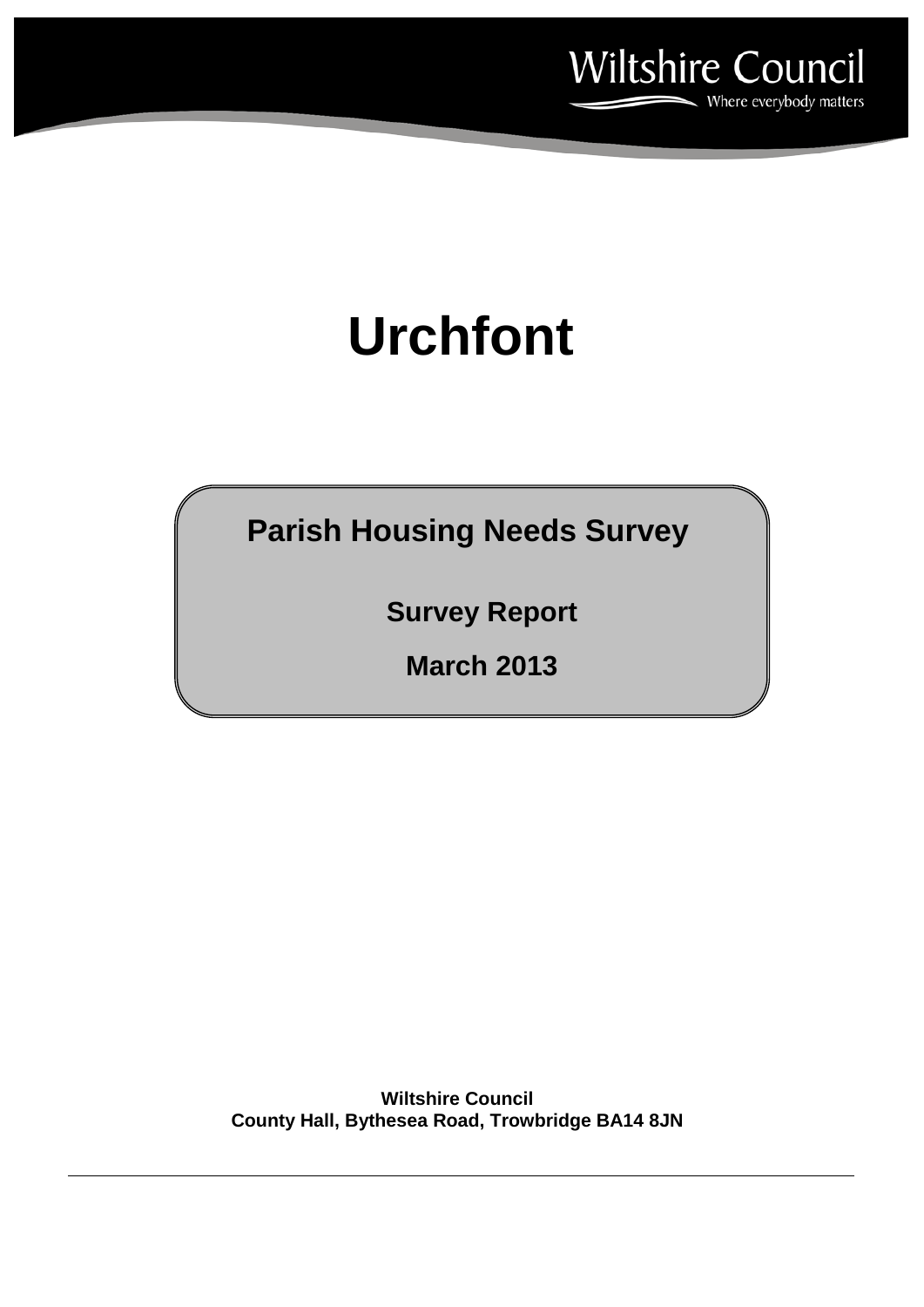# **Contents**

| --<br>۰.<br>$\sim$ |
|--------------------|
|--------------------|

| Parish summary                      | 3 |  |
|-------------------------------------|---|--|
| Introduction                        | 3 |  |
| Aim                                 | 4 |  |
| Survey distribution and methodology | 4 |  |
| Key findings                        | 5 |  |
| Part 1 – People living in parish    | 5 |  |
| Part 2 – Housing need               | 9 |  |
| Affordability                       |   |  |
| Summary                             |   |  |
| <b>Recommendations</b>              |   |  |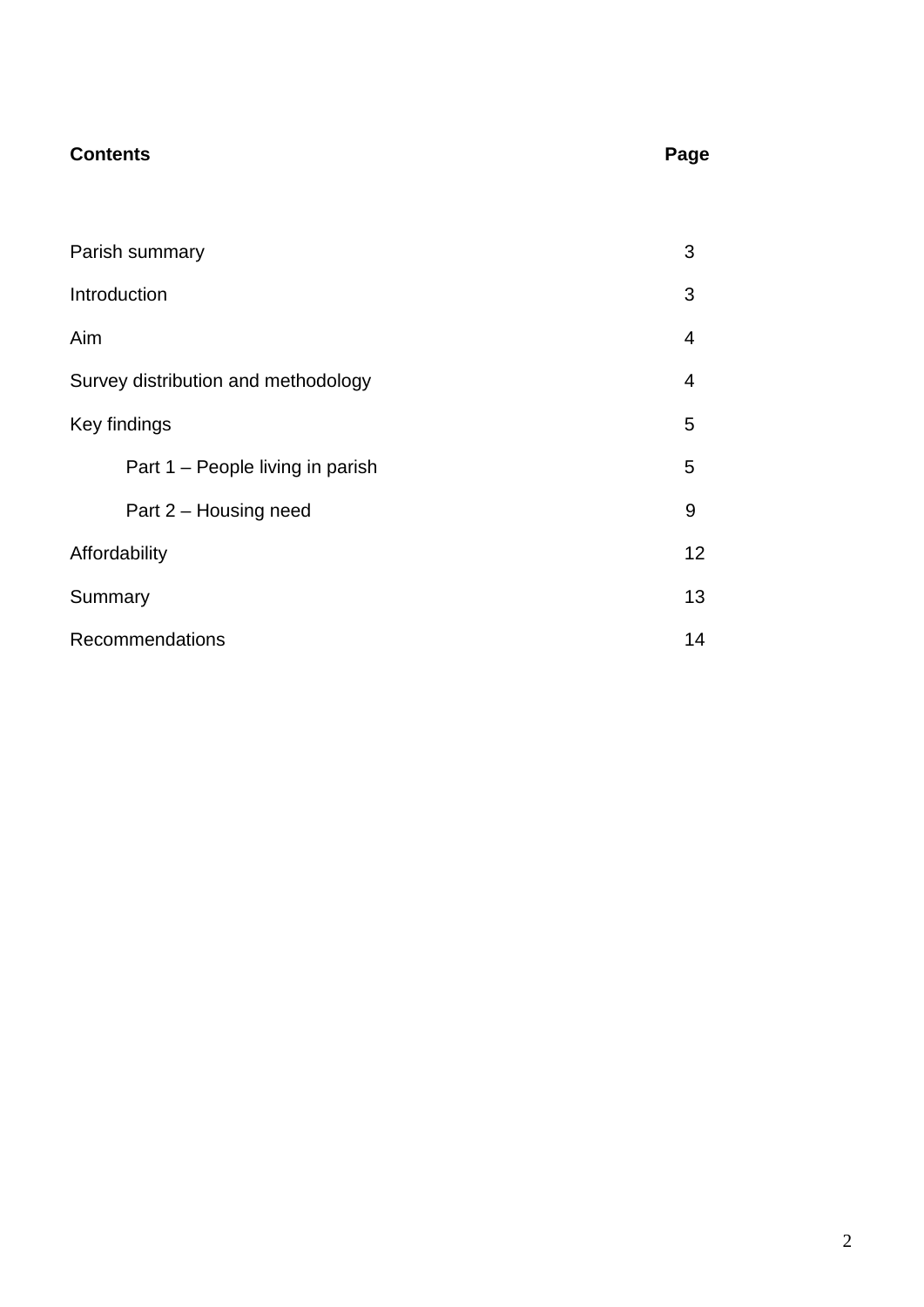# **1. Parish Summary**

The parish of Urchfont is in the Devizes Community Area within the local authority area of Wiltshire.

- There is a population of 1075 according to the 2011 Census, comprised of 478 households.
- Urchfont is a rural parish with a real sense of community.
- It contains buildings of real character and has a unique charm that needs to be nurtured.
- It's a living community with working farms ringing the parish and a number of commercial premises including a garage and farmshop complex.
- There are a number of sports and social clubs catering for a range of interests helping people to keep active and involved.
- It has important facilities which are central to maintaining its character and sense of community, most notably the pub, the village community shop, the local primary school.
- Over time the parish population has aged considerably.
- Prices of homes to buy are high whilst average incomes are relatively low and with limited development in recent years prices have risen beyond the reach of many who might otherwise choose to make their home here.
- There is a recognition that some of the facilities described above are under pressure and an impetus of new development could positively benefit the parish and reinforce the viability of existing services.

# **2. Introduction**

In late 2012, Wiltshire Council's Development Officers discussed carrying out a rural housing needs survey with Urchfont parish council, to establish if there was a proven need for affordable housing in the parish and potentially to use the findings of the survey to inform the parish plan.

Such surveys assist officers in identifying those areas with the greatest housing problems so that scarce financial resources can be put to best use.

Experience has shown that these surveys need to be carried out at regular intervals if the results are to remain relevant in identifying trends.

- The Principal Development Officers are employed by Wiltshire Council's new housing team to assist in the delivery of new affordable housing.
- The Principal Development Officers work closely with rural communities, housing associations, local authorities and landowners to meet the affordable housing needs of rural communities.
- The survey is funded by Wiltshire Rural Investment Partnership and Wiltshire Council.

http://www.nomisweb.co.uk/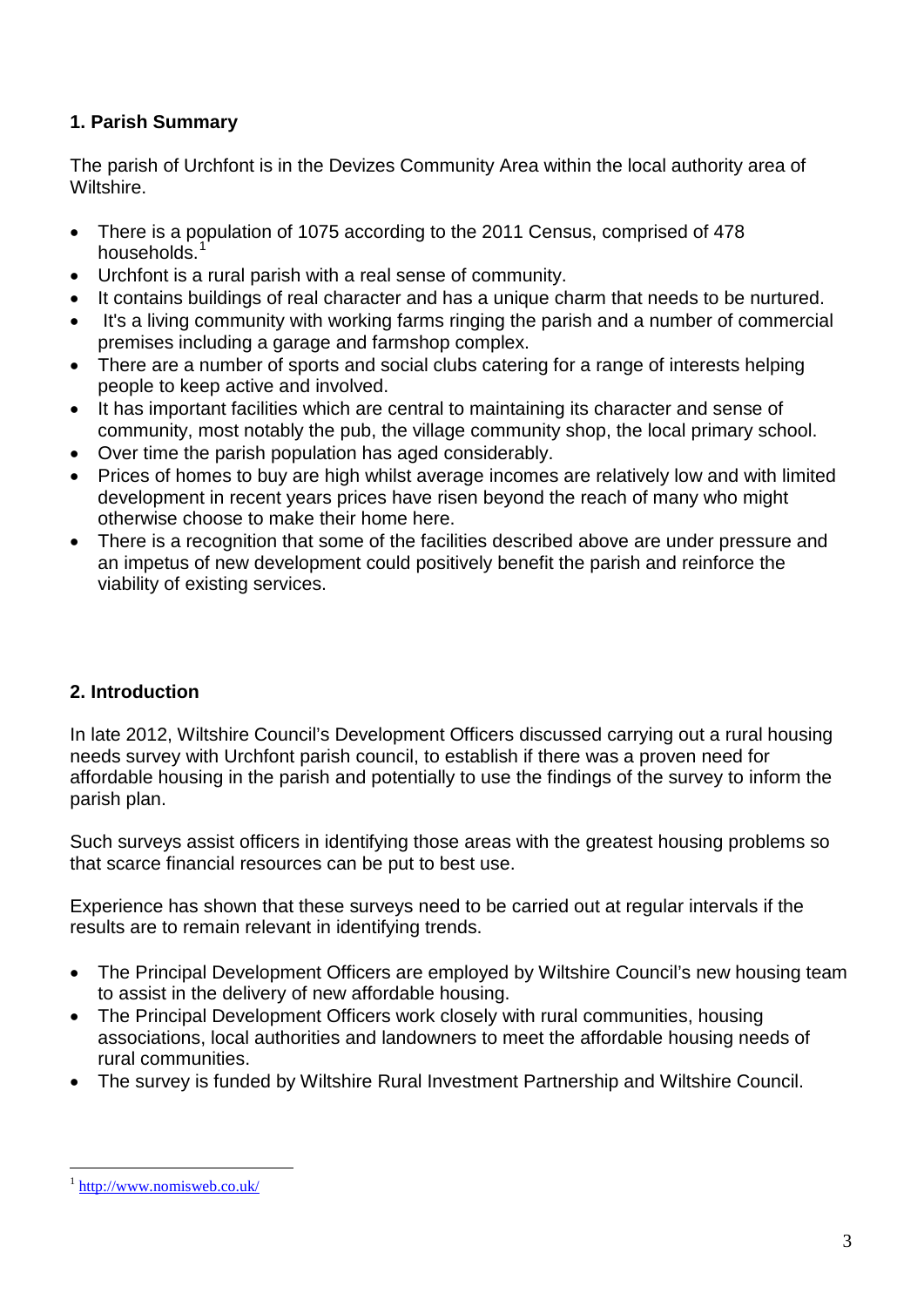# **3. Aim**

The aim of carrying out the survey is to investigate the affordable housing need for local people (or those who have a need to live in the parish or the locality) of Urchfont.

- 'Housing need' can be defined as the need for an individual or household to obtain housing which is suitable to their circumstances.
- It implies that there are problems or limitations with the household's current housing arrangements and that the household is unable to afford or to access suitable accommodation in the private sector.
- Such problems may be concerned with housing costs, size, location, layout, state of repair, or security of tenure either immediately or in the future.

# **4. Survey Distribution and Methodology**

In order to carry out the housing needs survey, questionnaires were delivered to the parish council for distribution in January 2013.

To encourage a good response, households were given a pre-paid envelope in which to return the completed survey. The council applies the data protection policy to responses, ensuring that all survey responses remain anonymous.

Residents were asked to return the completed surveys in the pre-paid envelopes by 1<sup>st</sup> March 2013. The forms were recorded and analysed by the Housing Strategy department at Wiltshire Council.

- A total of 550 questionnaires were distributed to the parish.
- Everyone was asked to complete the first section of the form.
- If a household considered itself in need, or likely to be in need, of affordable housing within the next five years, it was invited to complete the rest of the survey.
- There was a very good response rate of 38% with 209 replies received.
- The received data refer only to themselves (i.e. to the survey respondents) and should not be taken as indicative of the population of Urchfont.
- Five responses were made online.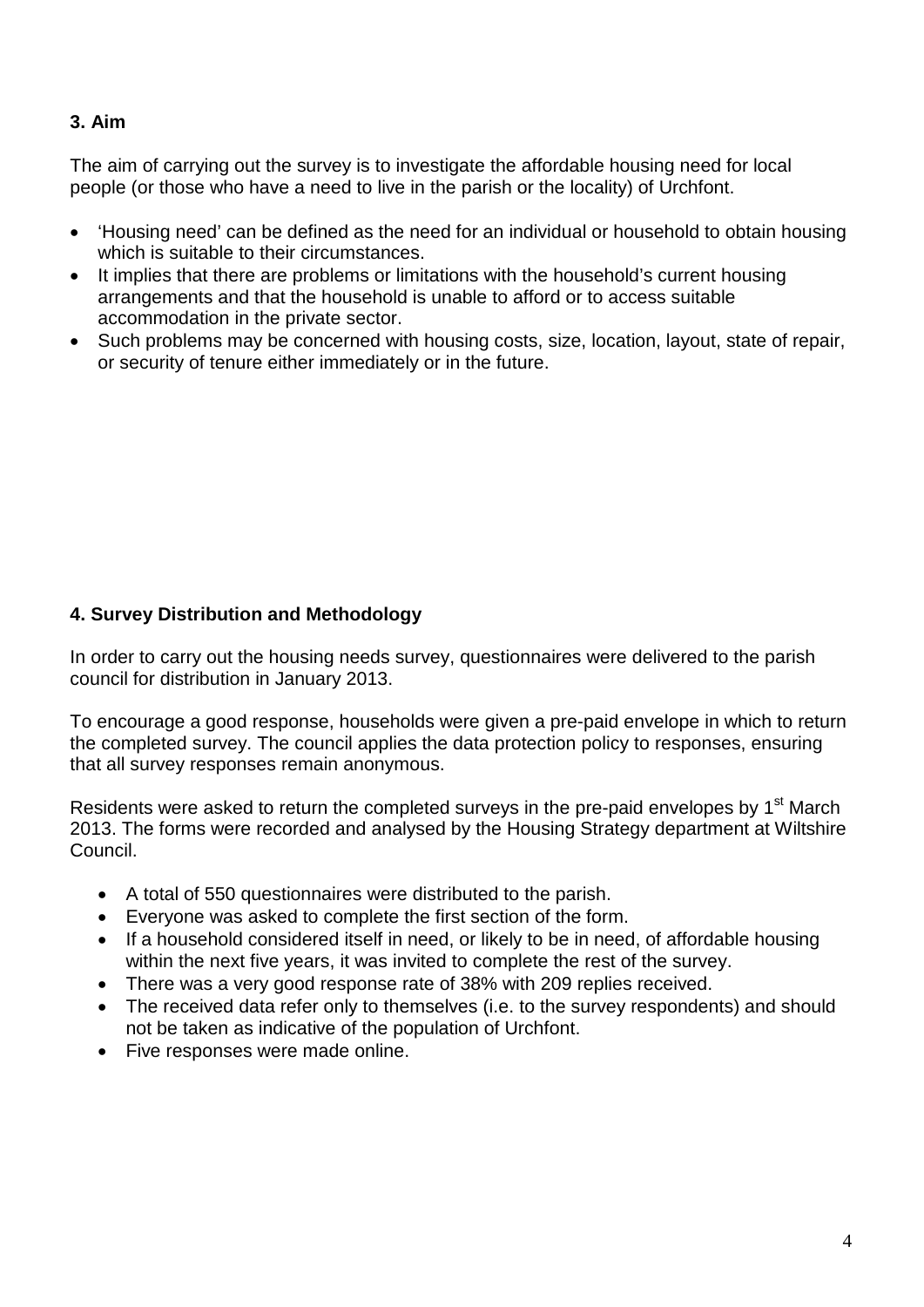# **5. Key Findings**

This report is divided into two parts. The first section looks at existing households in the parish in order to provide a description of the current housing in Urchfont. This section also describes the levels of new affordable housing, if any, which would be supported by residents of the parish.

The second section examines the households who have declared a need for new housing in Urchfont. The section begins by describing the overall need for both market and affordable housing in the parish. A financial assessment is then made in order to determine the numbers of households who have a current need for new *affordable* housing. The results of this financial assessment are summarised in the 'Recommendations' of the report (section 8).

#### **Part One – Households currently living in the parish**

The first question asked on the survey was whether the respondents' home in Urchfont was their main home. 98.5% of those who replied indicated that their home in Urchfont is their main home.

The 2011 Census data for Urchfont parish indicates that 78.2% of households in the area were owner-occupying, 13% were renting from social landlords, 6.1% were privately renting, and 2.7% of households were living rent free.

The chart below shows the tenure of respondents to the survey. The majority (83.6%) of respondents were owner-occupiers, while 8.7% of respondents were living in socially rented properties, and 5.3% were renting from a private landlord or letting agency. The remainder were either renting from a relative or friend (1%), living in Armed Services accommodation (0.5%), in shared ownership homes (0.5%) or were living in accommodation described as 'other'.

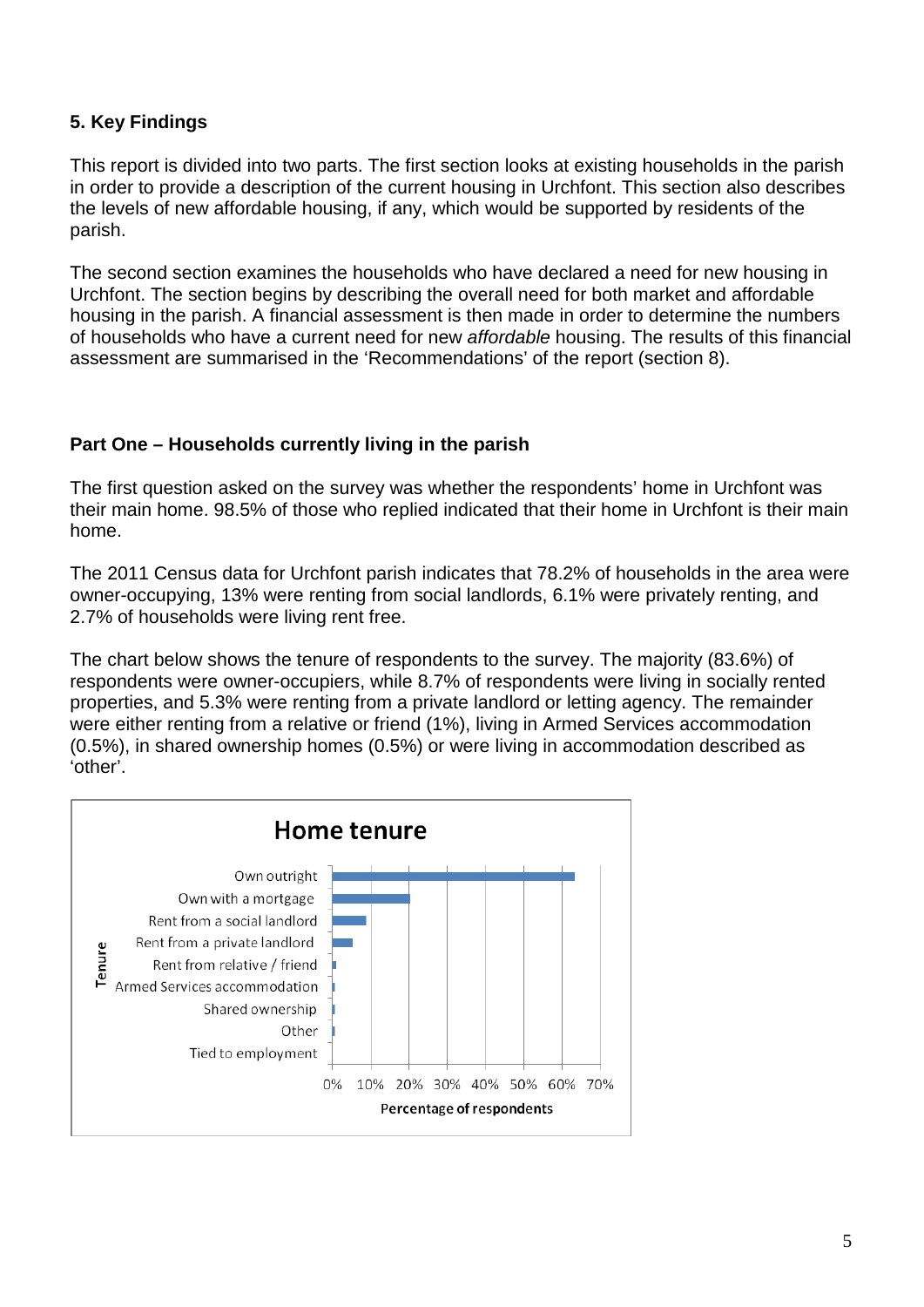The chart below indicates the length of time respondents have lived in Urchfont. It shows that the majority of people who responded to the survey have lived in the parish for more than ten years, which is appropriate for the high levels of owner occupation among survey respondents.



The survey also shows that the majority of respondents live in larger family homes, with 75.5% of respondents having 3 or more bedrooms in their property, 23.1% having two bedrooms and only 1.4% of respondents living in a home with one bedroom. The majority of respondents (67.8%) live in detached properties.

These responses indicate relatively high levels of under-occupation in Urchfont. While the majority of respondents live in larger homes, the majority (78.9%) also have households composed of two or fewer persons. These levels of under-occupation are an expected corollary of larger numbers of older person households, among which under-occupation is more common, and indeed the spread of ages recorded in the survey indicates that over a third of respondents' household members were aged 65+:

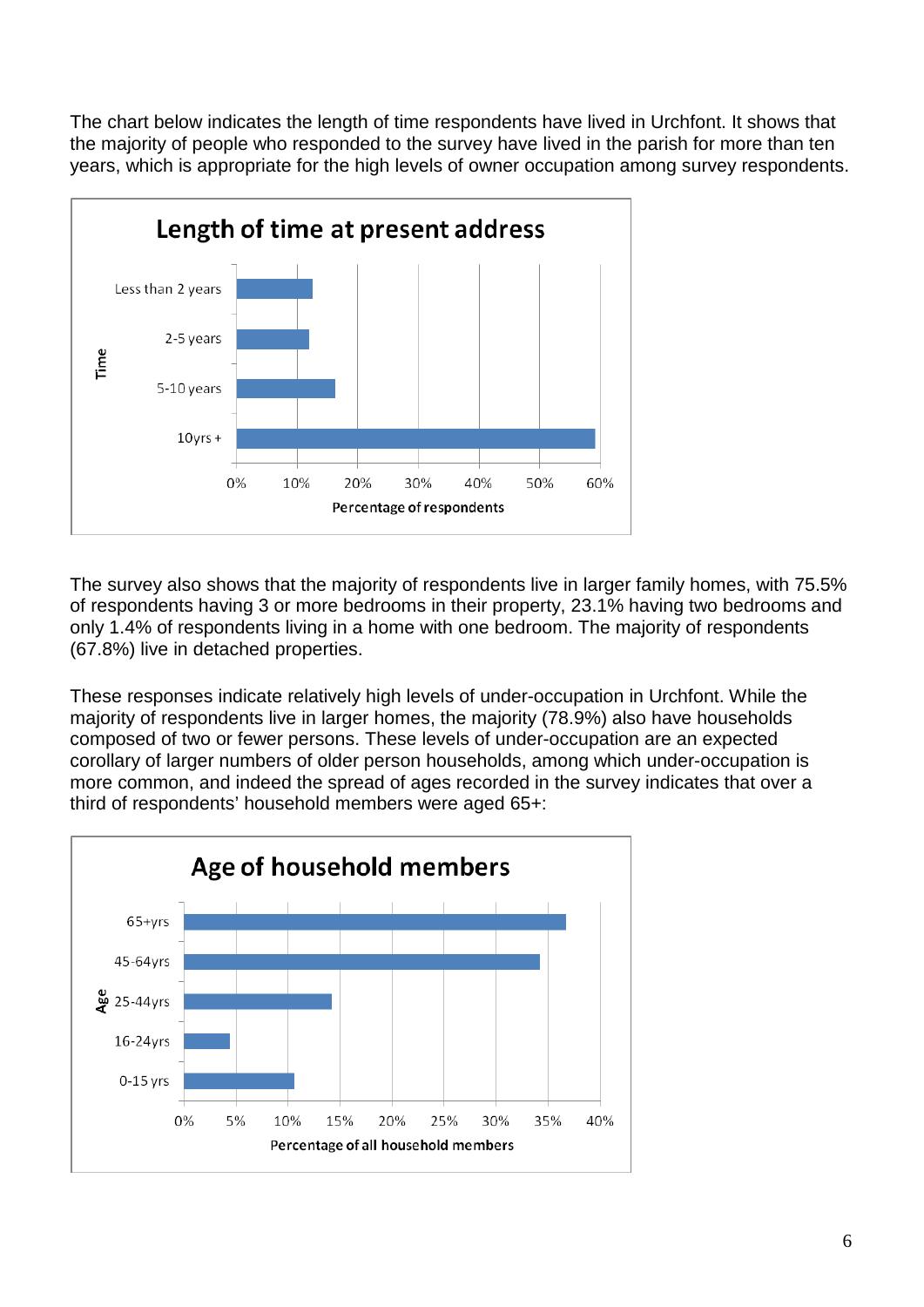As shown in the chart above, however, there were also significant numbers of households responding to the survey with members aged 25-64. This indicates a spread of different household types in Urchfont, from older person households with fewer members, to younger households with children.

The distance travelled to work can also be a good measure of the sustainability of local development, as more people working locally can indicate an ongoing need for local housing. The table below shows how far people in the respondents' households travelled to work:

| Persons in<br>household | <b>Distance to work</b> |              |               |              |              |
|-------------------------|-------------------------|--------------|---------------|--------------|--------------|
|                         | Up to 2<br>miles        | 2 - 10 miles | 10 - 50 miles | 50 miles $+$ | <b>Total</b> |
| Person 1                | 18                      | 31           | 38            | 15           | 102          |
| Person 2                |                         |              | 24            | 12           | 53           |
| Person 3                |                         |              |               |              |              |
| Person 4                |                         |              |               |              |              |
| Person 5                |                         |              |               |              |              |
| <b>Total</b>            | 29                      | 46           | 65            | 29           | 169          |

These results suggest a mixed level of sustainability for new housing development in Urchfont, indicated by the survey respondents. While 44.4% of households' working members usually travel less than ten miles to their place of work, the majority travel more than that, which suggests a potential lack of more local sources of employment.

Respondents were also asked whether anyone currently living in their household would need separate accommodation in the parish now or in the near future, to which 4.7% of respondents answered 'yes'. This result indicates a sustained need for housing in the parish.

Respondents were then asked how many new homes they would support being built in the parish. The majority of respondents (88.1%) were in support of new housing in the parish, with the most popular option being for between eleven and twenty new homes (34.7% of respondents). 11.9% of respondents were opposed to any new housing in Urchfont parish:

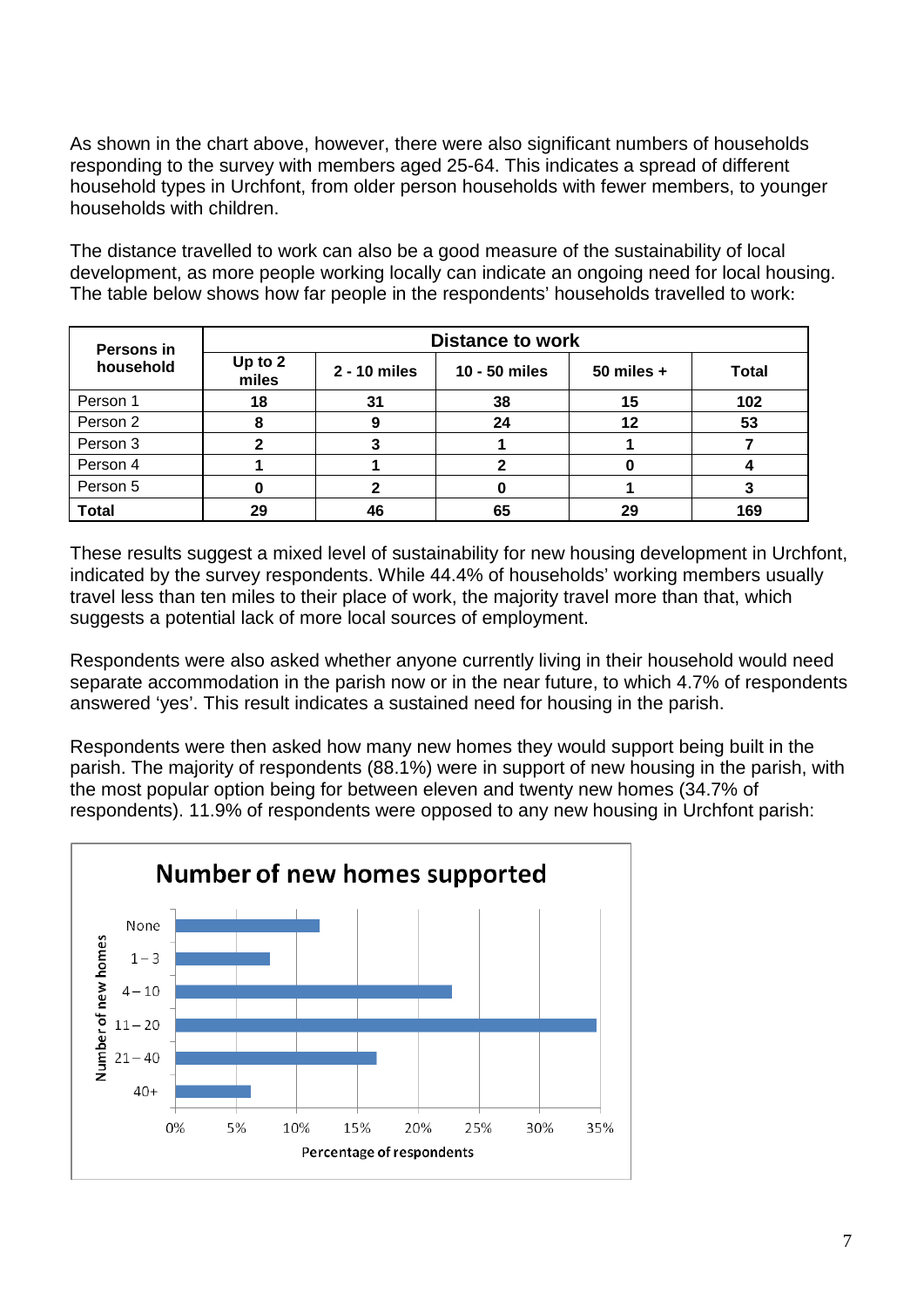Respondents were asked what types of development they would support. Over half (61.7%) of respondents supported the development of affordable starter homes for young people, with 43.1% of respondents supporting also the development of older persons' accommodation. 40.7% endorsed the development of family accommodation for rent, and 34.4% shared ownership homes. There was less support (23.4% of respondents) for supported accommodation for tenants with disabilities. 11.5% of respondents reiterated their opposition to any new housing in the parish:

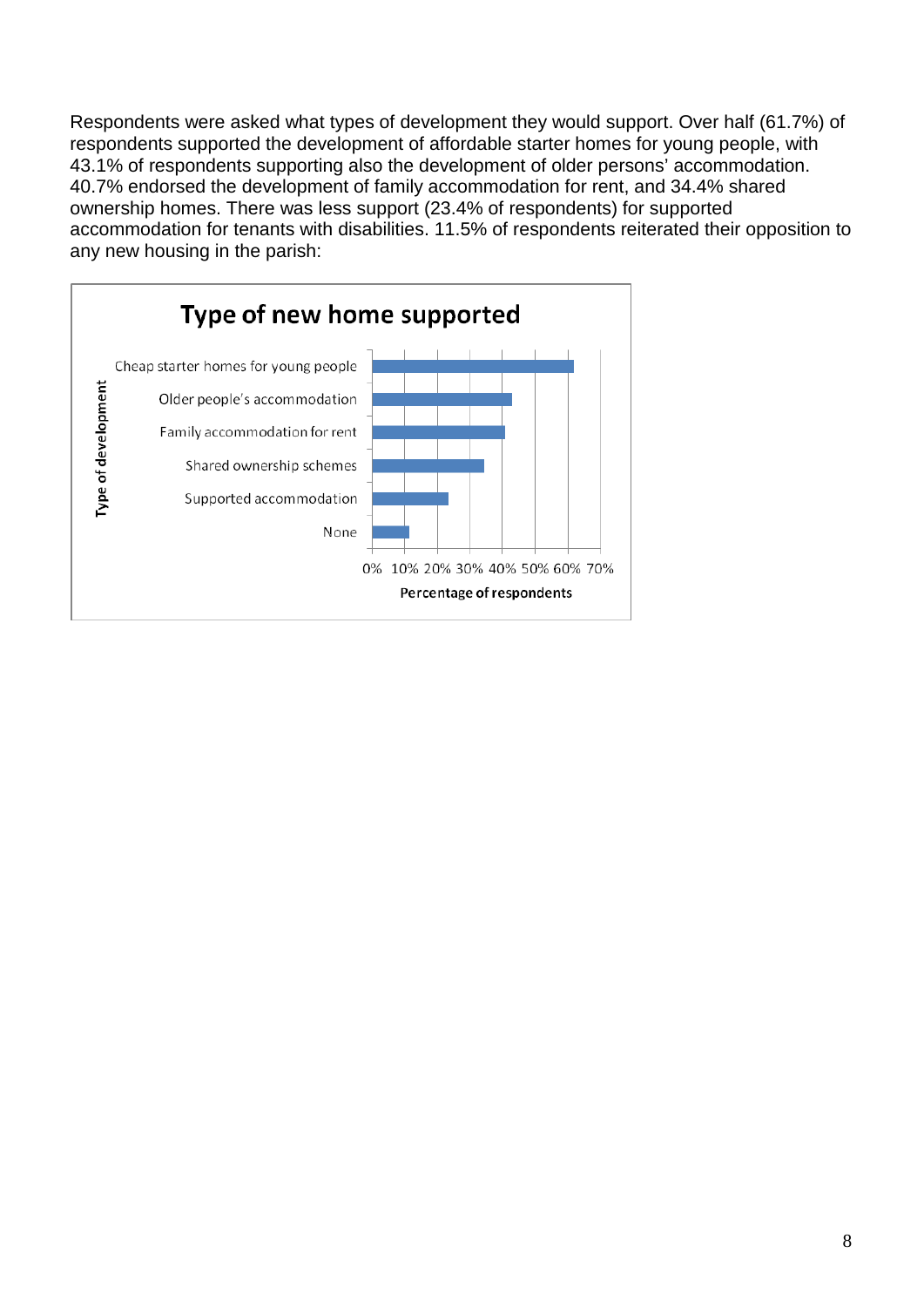#### **Part two – Households requiring accommodation in the parish**

This part of the report looks initially at all the responses to section two of the survey in order to give a broad picture of the need for both market and affordable housing in the parish. A financial assessment is then made in order to describe in more detail the need for specifically affordable housing.

Fourteen respondents replied to this section of the survey, indicating their need for housing in Urchfont. Thirteen of these households have a local connection to Urchfont, either living or working in the parish, having family members there, or having previously lived there themselves.

The respondents requiring accommodation in the parish were asked what type of tenure they sought. The expressed need was for all types of tenure, with ownership the most desired. Households could indicate more than one response:



Respondents to this section were also asked what type of housing they required, with the majority seeking semi-detached properties, followed by terraced and detached properties. Full responses are given in the chart below (more than one answer could be given):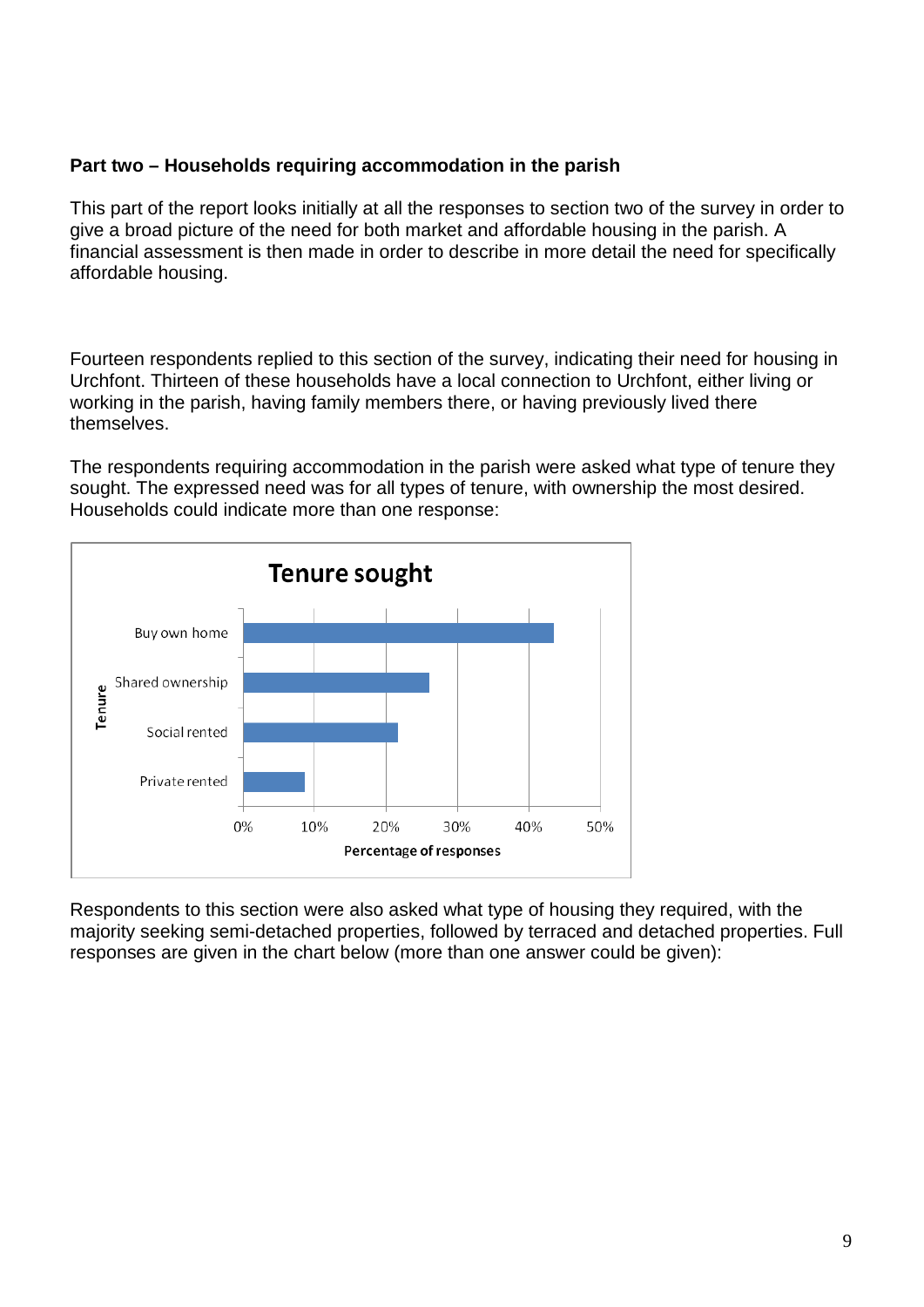

The need expressed was mainly for two-bedroom properties. No need was expressed for properties with 4 or more bedrooms:



The respondents were then asked if there was a lack of suitable existing housing in Urchfont to meet their needs, to which all answered 'yes.'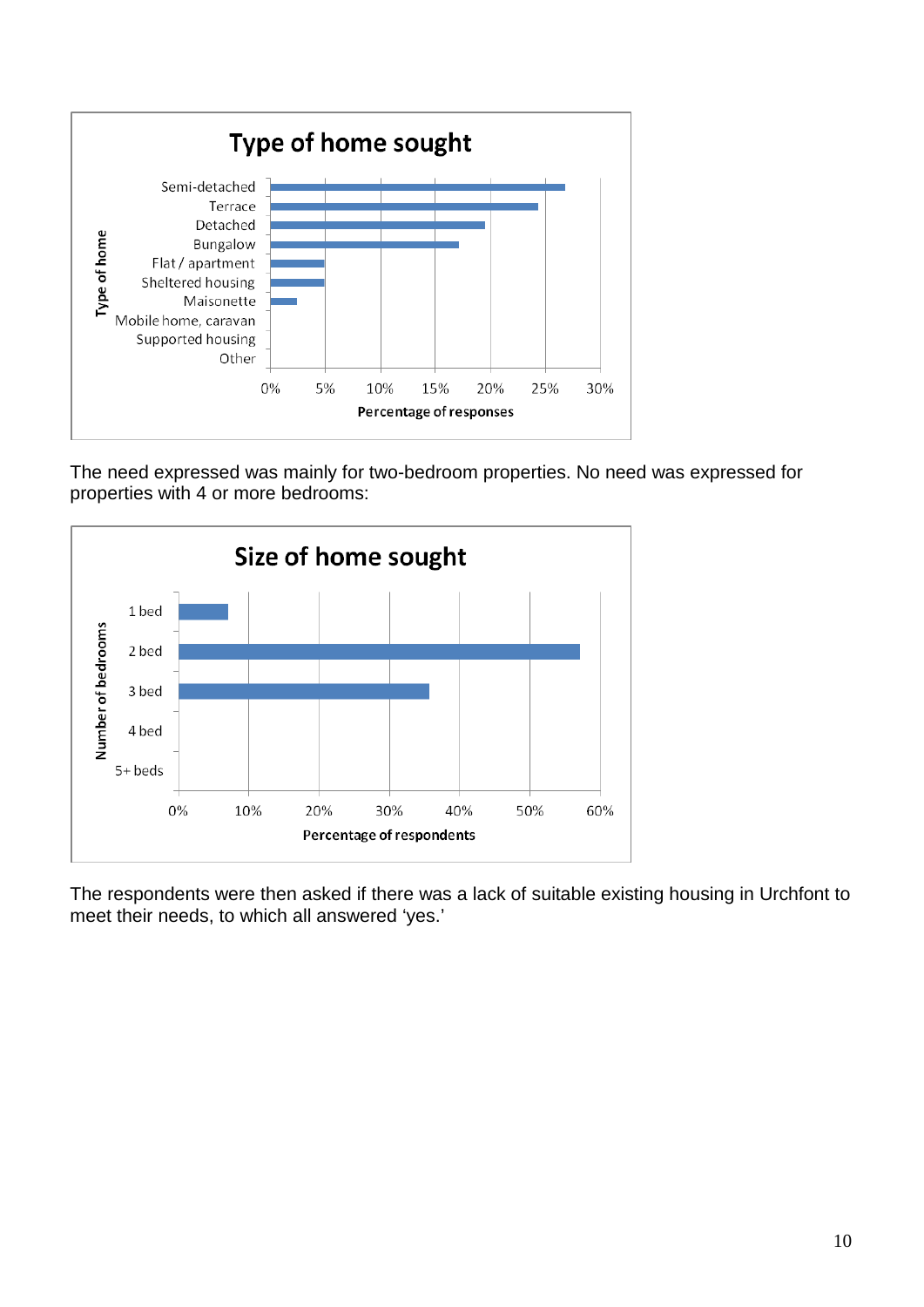In order to assess the need for **affordable** housing in Urchfont, it is necessary to consider the equity, income and savings levels of respondents. Three respondents did not complete the financial declaration section of the survey, and as such cannot be included in the financial analysis. Please note as well that due to the need to preserve the confidentiality of respondents, only a short summary of the financial assessment is presented below.

Five of those who responded to these questions reported having equity in existing properties, although the estimated levels of this were mainly low: three under £25,000. Six households possessed no savings, while a further three estimated their savings at under £15,000. Income levels were mixed: three respondents estimated low gross household incomes of less than £25,000 pa, while two reported higher incomes of over £50,000 pa.

Comparing income, savings and equity levels with affordability in Urchfont suggests that three of the households responding to the financial questions would not require public support in order to achieve their required housing. A further two, while stating their desire to purchase as opposed to rent, did not report sufficient finances to afford either open-market or low-cost home ownership.

The remaining six households would be considered 'in housing need' as defined in section 3 of this report. These households inform the recommendations of this survey for new affordable housing in Urchfont, presented in section 8.

Of the households meeting the criteria for affordable housing, half were headed by people aged 25-44, and half by people aged 45-64. Two households contained children aged under 16.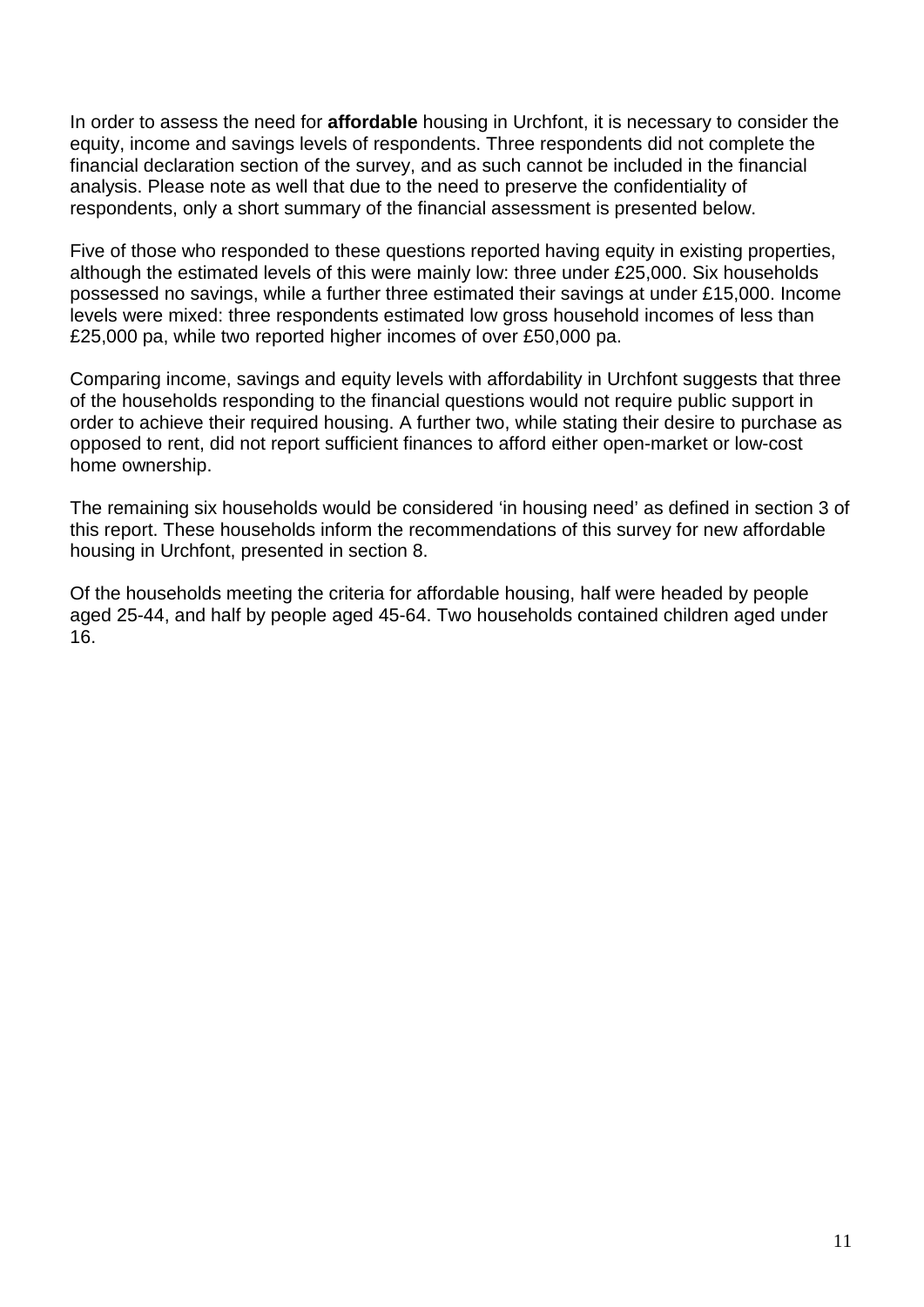# **6. Affordability**

In order to investigate affordability, further research has been carried out on house prices in the parish.

| Bedrooms | Average sale price |
|----------|--------------------|
| 1        | £82,500 $3$        |
| 2        | £229,000           |
| 3        | £301,600           |
| 4        | £368,000           |
| 5+       | £593,833           |

It is possible to estimate the average property prices in the Urchfont area:<sup>2</sup>

## **Example calculation for a mortgage**

Typically, a household making a single application can obtain a mortgage of 3.5 times their annual income, or 3x annual income for joint applications. Households would generally expect to need a deposit of around 15% of the total price.

If an average two-bedroom property sold in Urchfont cost £229,000 then a household may require £34,350 as a deposit. Annual household income would have to be at least £55,614 for a single applicant or £64,883 for joint applicants. The Annual Survey of Hours and Earnings indicates that the gross annual median income of employed persons in the Kennet area in 2011 was only £21,712:<sup>4</sup>

- It would be unlikely that a household would be able to purchase a property in this parish without a large deposit, some equity in an existing property or a substantial income. The low numbers of sales of one bedroom properties in the past three years suggest that the availability of these in the parish is severely restricted.
- First time buyers would generally struggle to meet the criteria necessary for obtaining their own home.
- In some cases intermediate housing (shared ownership or low cost market housing) would be a suitable option, whilst in other instances affordable rented accommodation would be appropriate.

<sup>&</sup>lt;sup>2</sup> Land Registry, residential price paid datasets, 1<sup>st</sup> Jan 2010 to 31<sup>st</sup> Dec 2012. The Land Registry does not supply information on the numbers of bedrooms in sold properties and these have been provided through comparison between the Land Registry data on sales in Urchfont parish and records of these sales, including numbers of bedrooms, held at

http://www.zoopla.co.uk/house-prices/ . Presented averages are based on sale prices over the three year period moderated for relevant average local house price variation. Please note that the Land Registry figures do not include sales through repossession or auction.

 $3\text{ }\hat{\text{}}$  The average price presented for one bedroom properties is based on only three verified sales in the past three years; suggesting very limited availability.

Annual Survey of Hours and Earnings, 2011, Table 8.7a, Office of National Statistics, http://www.ons.gov.uk. Note that while the mortgage calculation refers to household income, i.e. to the combined income of all persons in the home, the ASHE figure refers to individual income.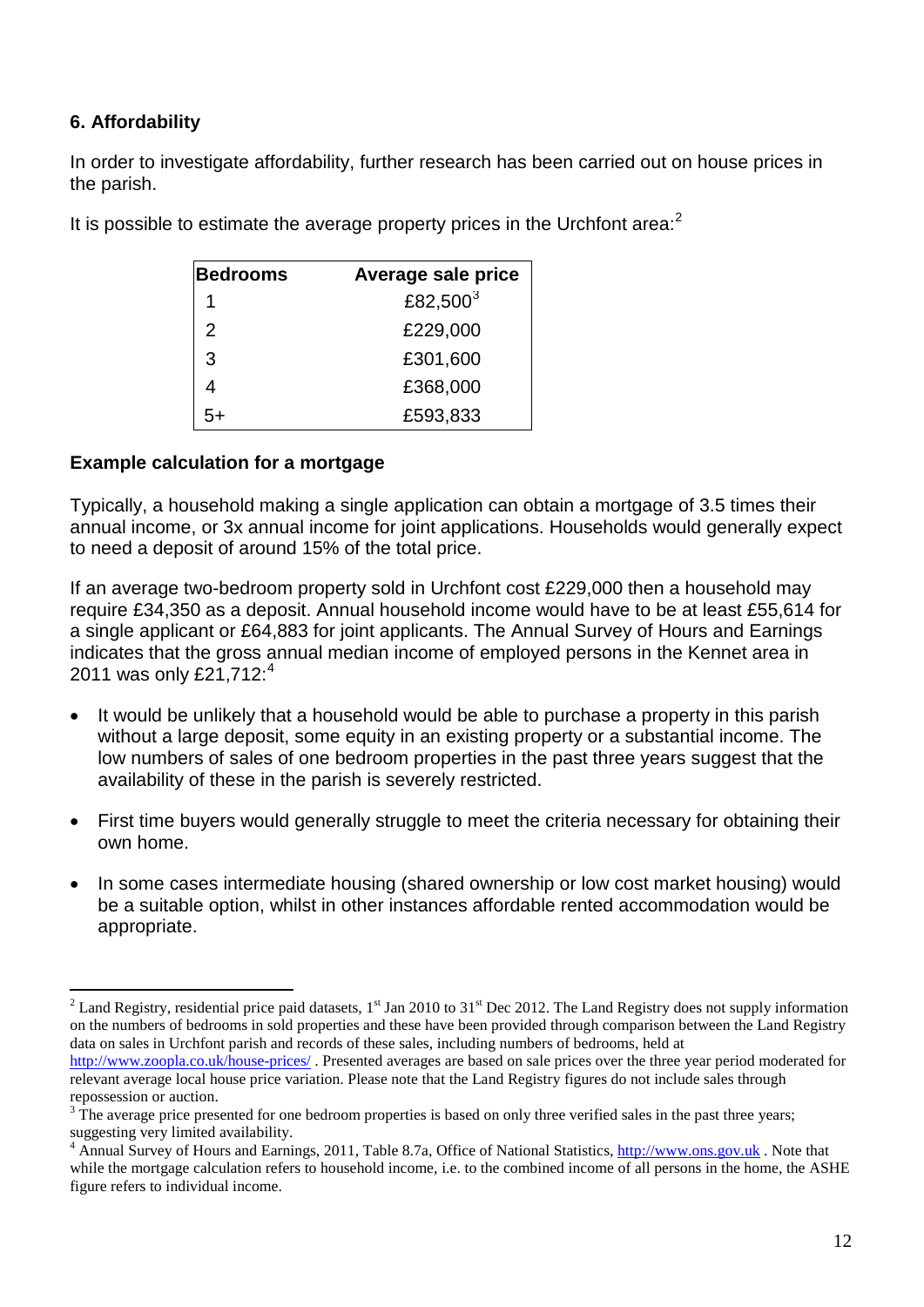## **7. Summary**

This survey's recommendations (see section 8 below) concentrate on those households who are unable to afford accommodation on the open market.

The following indicates the **minimum** need over the next three years for new affordable housing, based on the responses to the survey. Please note that this report provides a description of the affordable housing need only of those who responded to the survey, and as such may underestimate the total affordable housing need in these parishes, particularly as it is often the case that higher levels of need for affordable housing emerge when a local development is proposed or forthcoming.

- In the third quarter of 2012/13, there were thirteen households on the Wiltshire Council Housing Register seeking affordable accommodation in Urchfont parish: none of these households is also reported on in this report as in need of affordable housing. The remaining households on the Register are seeking properties with between one and three bedrooms and any full assessment of housing need in the parish should take account of the Register.<sup>5</sup>
- The 2011 Census recorded sixty-two social homes in the parish. $<sup>6</sup>$  These properties</sup> represent 13% of the total housing in Urchfont, which is slightly lower than the Wiltshire affordable housing average of 14.7%.
- Social housing in Urchfont had a 4.8% re-let rate in the past year: from the fourth quarter of 2011/12 to the third quarter of 2012/13 inclusive, three social homes were relet in the parish.<sup>8</sup>
- None of the social housing in Urchfont is currently subject to local connection restrictions, which with the levels and turnover of stock, indicates none of the households responding to section two of the survey and in need of affordable housing could meet those needs through access to the existing social housing of the parish.
- While this survey's recommendations describe the need for affordable housing (see section 8 below), it should be noted that of the five households deemed *not* to be in need of affordable housing, **all** described a lack of suitable accommodation in Urchfont. These households possess the financial capacity to either rent or purchase openmarket accommodation and their description of the lack of such suggests a potential need for an open-market or mixed tenure development in the area.

<sup>&</sup>lt;sup>5</sup> Wiltshire Council, Housing Strategy, live tables.<br><sup>6</sup> Table OS405EW, 2011 Census: Tenure – Households, English parishes / Welsh communities.

 $\sqrt{7}$  Table QS405EW, 2011 Census: Tenure – Households, local authorities in England and Wales.<br><sup>8</sup> Wiltshire Council, Housing Strategy, live tables.